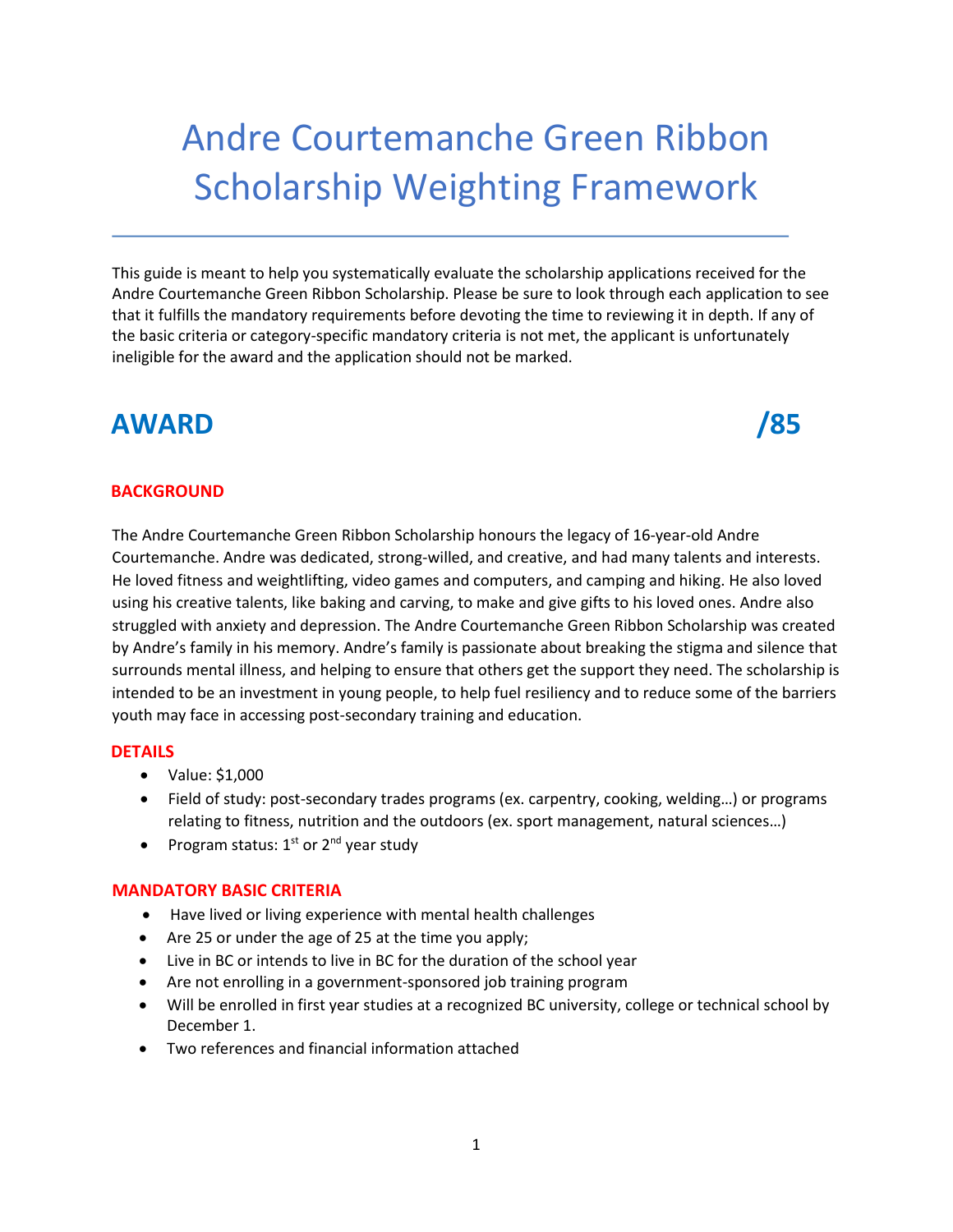#### **Important**

*\*\*Additional points will be on a scale of 0-5 and will be given according to how well each question is answered as well as the quality of details and information provided. We will be looking for applicants who provide strong and thoughtful examples and supporting details as well as tell us their story in each answer.* 

#### **MENTAL HEALTH HISTORY /5**

| Criteria                                                                                                        | <b>Score</b> |
|-----------------------------------------------------------------------------------------------------------------|--------------|
| <b>MANDATORY:</b> A history of mental illness (no judgment of the illness)                                      |              |
| If this criterion is not met, application is disregarded.                                                       | Yes/No       |
| Additional points for describing how mental illness has affected and/or influenced<br>education or career goals | /5           |

### **EDUCATION AND CAREER GOALS /25**

## **Criteria Score MANDATORY:** A clear and well-defined job/career goal **/5** /5 Additional points for identifying the link between the course/program being applied for and career goal as well as how they wish to achieve goal **/5** Additional points for explaining their respective career goal **/5** /5 Additional points for a clear passion about this career goal **/5 /5** Additional points for a demonstrated interest, aptitude or experience in the chosen career (i.e., the applicant could cite previous training, list specific character traits or relate certain skilled hobbies) **/5**

### **STATEMENT OF INTENT /20**

| <b>Criteria</b>                                                                       | <b>Score</b> |
|---------------------------------------------------------------------------------------|--------------|
| <b>MANDATORY:</b> Educational goals must be related to post-secondary trades programs |              |
| (ex. carpentry, cooking, welding) or programs relating to fitness, nutrition and the  | /5           |
| outdoors (letter must be no longer than 500 words)                                    |              |
| Additional points if the path toward achieving the specified education goal           |              |
| is clearly outlined                                                                   | 75           |
| Additional points if motivations, aptitudes and/or incremental                        |              |
| achievements are described                                                            | 75           |
| Additional points if mental illness is described as both a barrier and an             |              |
| asset for the fulfillment of the educational goal                                     | '5           |